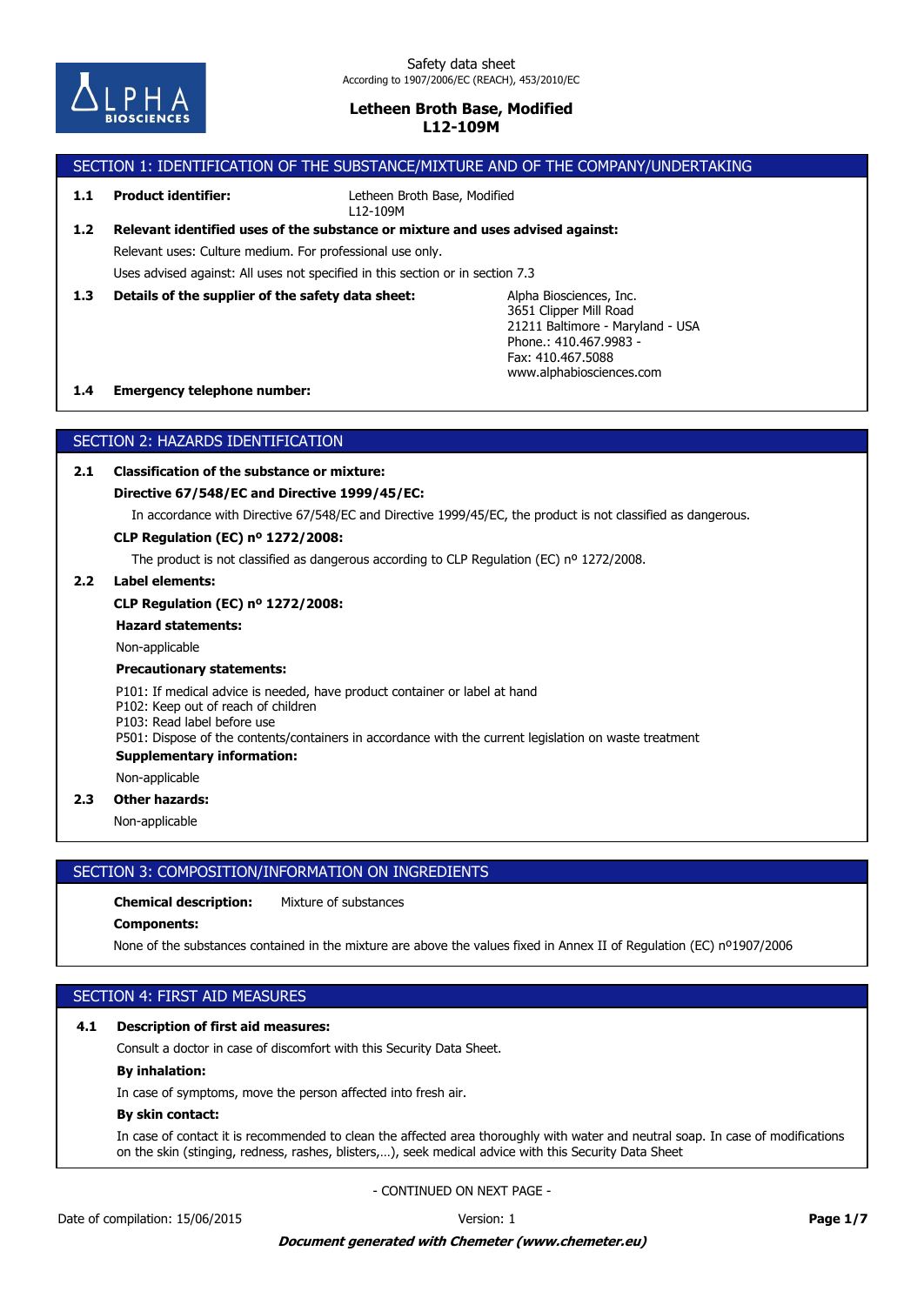

#### **IN CASE OF CASE OF CASE OF CONTACT AREA THE AFFECTED AREA THE AFFECTED TO CLEAN THE AFFECTED TO CLEAN THE AFFECT** on the skin (stinging), reduce  $\mathcal{L}$  and advice with this Security Data Sheet medical advice with this Security Data Sheet medical advice with this Security Data Sheet medical advice with this Security Data Sheet medic

## **By eye contact:**

Rinse with water until the product has been eliminated. In case of problems, consult a doctor with the MSDS of this product.

## **By ingestion/aspiration:**

In case of consumption in large quantities, it is recommended to seek medical assistance.

## **4.2 Most important symptoms and effects, both acute and delayed:**

Acute and delayed effects are indicated in sections 2 and 11.

## **4.3 Indication of any immediate medical attention and special treatment needed:**

Non-applicable

# SECTION 5: FIREFIGHTING MEASURES

### **5.1 Extinguishing media:**

Product is non-flammable, low risk of fire by the inflammability characteristics of the product in normal conditions of storage, manipulation and use. In the case of the existence of sustained combustion as a result of improper manipulation, storage or use any type of extinguishing agent can be used (ABC Powder, water,...)

## **5.2 Special hazards arising from the substance or mixture:**

Due to its non-flammable nature, the product does not present a fire risk under normal conditions of storage, manipulation and use.

## **5.3 Advice for firefighters:**

Have available a minimum of emergency facilities or equipment (fire blankets, portable first aid kit,...) in accordance with Directive 89/654/EC.

## **Additional provisions:**

Act in accordance with the Internal Emergency Plan and the Information Sheets on actions to take after an accident or other emergencies.

## SECTION 6: ACCIDENTAL RELEASE MEASURES

## **6.1 Personal precautions, protective equipment and emergency procedures:**

Sweep up and shovel product or other means and place in container for reuse (preferred) or disposal See sections 8 and 13.

## **6.2 Environmental precautions:**

In accordance with the community legislation for the protection of the environment it is recommended to avoid environmental spillage of both the product and its container.

## **6.3 Methods and material for containment and cleaning up:**

It is recommended:

Sweep up and shovel product or other means and place in container for reuse (preferred) or disposal

**6.4 Reference to other sections:**

See sections 8 and 13.

## SECTION 7: HANDLING AND STORAGE

#### **7.1 Precautions for safe handling:**

A.- Precautions for safe manipulation

Comply with the current legislation concerning the prevention of industrial risks with regards manually handling weights. Maintain order, cleanliness and destroy using safe methods (section 6).

B.- Technical recommendations for the prevention of fires and explosions

It is recommended to transfer at a slow speed to avoid the creation of electrostatic charges that could affect flammable products. Consult section 10 for conditions and materials that should be avoided.

C.- Technical recommendations to prevent ergonomic and toxicological risks

Do not eat or drink during the process, washing hands afterwards with suitable cleaning products.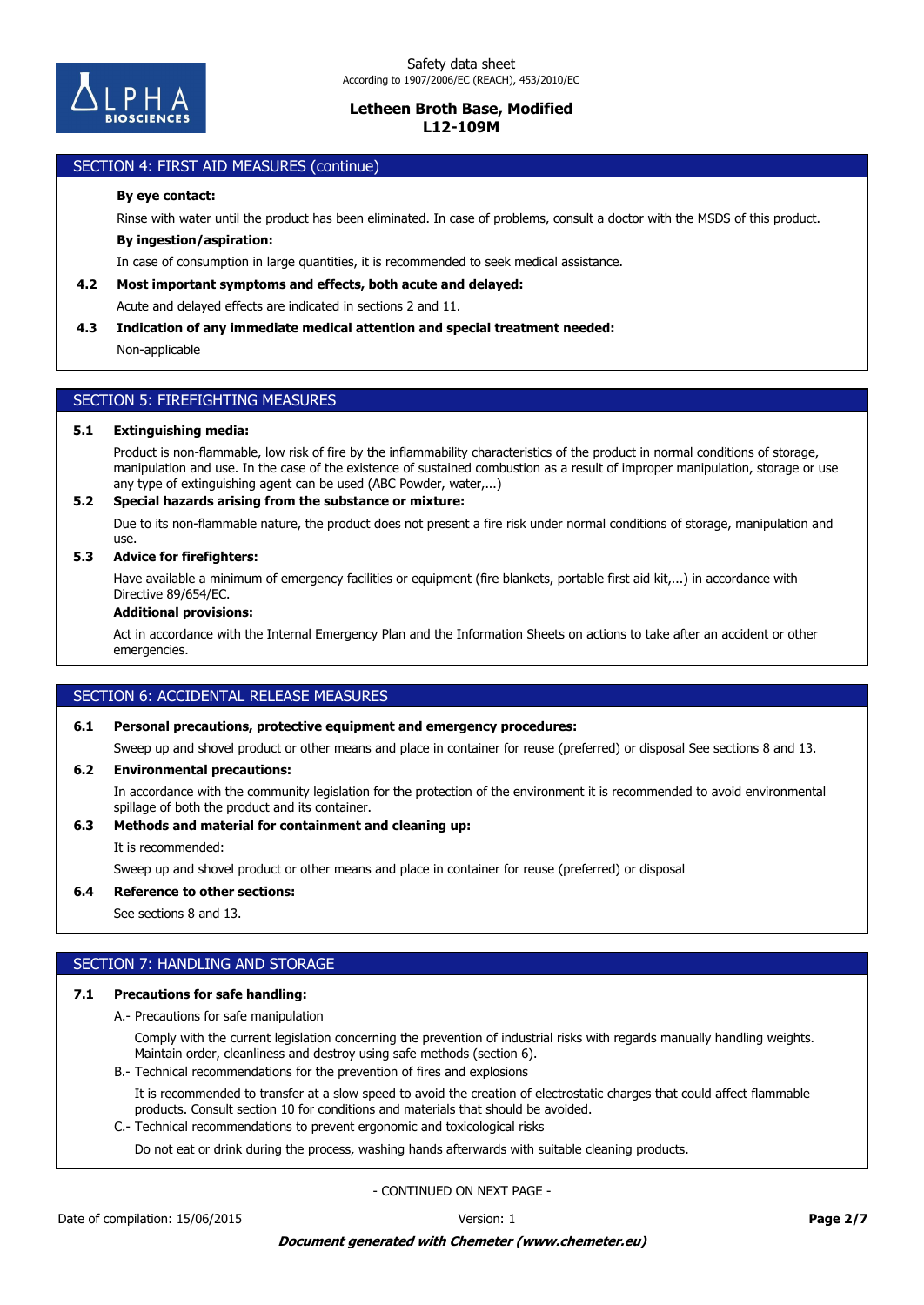

## SECTION 7: HANDLING AND STORAGE (continue)

#### D.- Technical recommendations to prevent environmental risks

In accordance with the community legislation for the protection of the environment it is recommended to avoid environmental spillage of both the product and its container.

### **7.2 Conditions for safe storage, including any incompatibilities:**

A.- Technical measures for storage

| Minimum Temp.: | 2 oC      |
|----------------|-----------|
| Maximun Temp.: | 25 OC     |
| Maximum time:  | 48 Months |

B.- General conditions for storage

Avoid sources of heat, radiation, static electricity and contact with food. For additional information see subsection 10.5

## **7.3 Specific end use(s):**

Except for the instructions already specified it is not necessary to provide any special recommendation regarding the uses of this product.

## SECTION 8: EXPOSURE CONTROLS/PERSONAL PROTECTION

#### **8.1 Control parameters:**

Substances whose occupational exposure limits have to be monitored in the work environment

Nuisance dust: Inhalable dust 10 mg/m3 // Respirable dust 4 mg/m3

## **8.2 Exposure controls:**

A.- General security and hygiene measures in the work place

As a preventative measure it is recommended to use basic Personal Protection Equipment, with the corresponding <<CE marking>> in accordance with Directive 89/686/EC. For more information on Personal Protection Equipment (storage, use, cleaning, maintenance, class of protection,…) consult the information leaflet provided by the manufacturer. For more information see subsection 7.1.

All information contained herein is a recommendation which needs some specification from the labour risk prevention services as it is not known whether the company has additional measures at its disposal.

#### B.- Respiratory protection

The use of protection equipment will be necessary if a mist forms or if the professional exposure limits are exceeded.

C.- Specific protection for the hands

| $\sqrt{\frac{1}{2}}$<br>EN 374-1:2003                      | Pictogram | <b>PPE</b>                 | Labelling | <b>CEN Standard</b>   | <b>Remarks</b>                                   |
|------------------------------------------------------------|-----------|----------------------------|-----------|-----------------------|--------------------------------------------------|
| EN 420:2003+A1:2009<br>CAT<br>Mandatory hand<br>protection |           | Chemical protective gloves |           | EN 374-3:2003/AC:2006 | Replace the gloves at any sign of deterioration. |

D.- Ocular and facial protection

| Pictogram                                                                                     | <b>PPE</b>                                 | Labelling        | <b>CEN Standard</b>                                                           | <b>Remarks</b>                                                                                                                  |
|-----------------------------------------------------------------------------------------------|--------------------------------------------|------------------|-------------------------------------------------------------------------------|---------------------------------------------------------------------------------------------------------------------------------|
| $\left(\begin{matrix} \bullet \\ \bullet \end{matrix}\right)$<br>Mandatory face<br>protection | Panoramic glasses against<br>liquid splash | <b>CAT II</b>    | EN 166:2001<br>EN 172:1994/A1:2000<br>EN 172:1994/A2:2001<br>EN ISO 4007:2012 | Clean daily and disinfect periodically according to<br>the manufacturer's instructions. Use if there is a<br>risk of splashing. |
| E.- Bodily protection                                                                         |                                            |                  |                                                                               |                                                                                                                                 |
| Distantant                                                                                    | <b>DDE</b>                                 | <b>Loholling</b> | CENIC                                                                         | <b>Domnuto</b>                                                                                                                  |

| Pictogram | <b>PPE</b>    | Labelling | <b>CEN Standard</b> | <b>Remarks</b>             |
|-----------|---------------|-----------|---------------------|----------------------------|
|           | Work clothing | CAT       | EN ISO 13688:2013   | For professional use only. |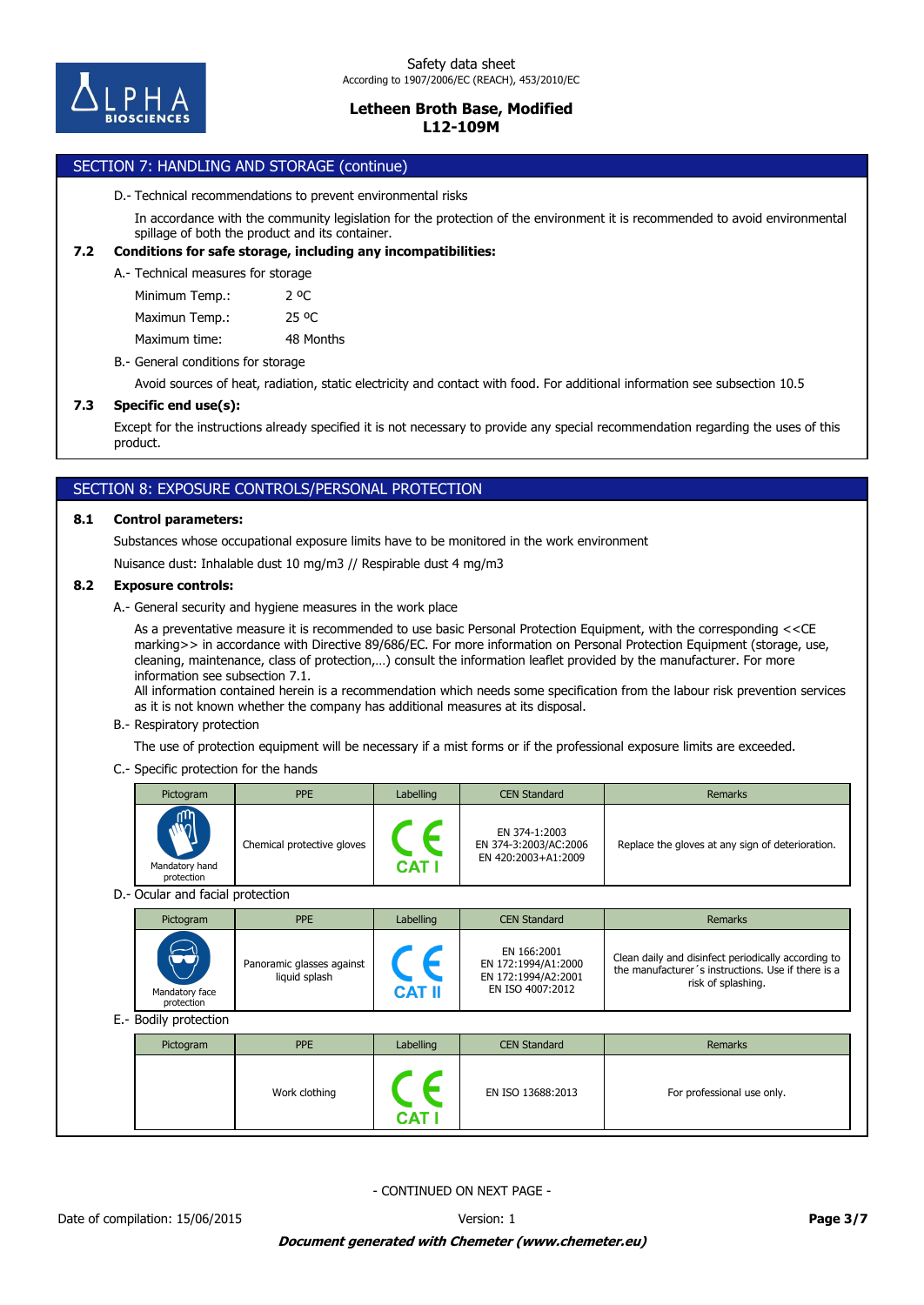

## SECTION 8: EXPOSURE CONTROLS/PERSONAL PROTECTION (continue)

| Pictogram | <b>PPE</b>           | Labelling     | <b>CEN Standard</b>                    | Remarks |
|-----------|----------------------|---------------|----------------------------------------|---------|
|           | Anti-slip work shoes | <b>CAT II</b> | EN ISO 20347:2012<br>EN ISO 20344:2011 | None    |

F.- Additional emergency measures

It is not necessary to take additional emergency measures.

#### **Environmental exposure controls:**

This product does not contain substances dangerous to the environment, although it is recommended not to spill it. For additional information see subsection 7.1.D

## SECTION 9: PHYSICAL AND CHEMICAL PROPERTIES

# **9.2 Other information:** Upper flammability limit: Non-applicable \* Lower flammability limit: Non-applicable \* Autoignition temperature: Non-applicable \* Flash Point: Non Flammable (>60 °C) **Flammability:** Melting point/freezing point: Non-applicable \* Decomposition temperature: Non-applicable \* Solubility properties: Non-applicable \* Solubility in water at 20 °C: Non-applicable \* Partition coefficient n-octanol/water 20 °C: Non-applicable \* Vapour density at 20 °C: Non-applicable \* pH: Non-applicable \* Concentration: Non-applicable \* Kinematic viscosity at 40 °C: Non-applicable \* Kinematic viscosity at 20 °C: Non-applicable \* Dynamic viscosity at 20 °C: Non-applicable \* Relative density at 20 °C: Non-applicable \* Density at 20 °C: Non-applicable \* **Product description:** Evaporation rate at 20 °C: Non-applicable \* Vapour pressure at 50 °C: Non-applicable \* Vapour pressure at 20 °C: Non-applicable \* Boiling point at atmospheric pressure: Non-applicable \* **Volatility:** Odor: Not available Color: Not available Appearance: Not available Physical state at 20 ºC: Solid **Appearance:** For complete information see the product datasheet. **9.1 Information on basic physical and chemical properties:**

\*Not relevant due to the nature of the product, not providing information property of its hazards.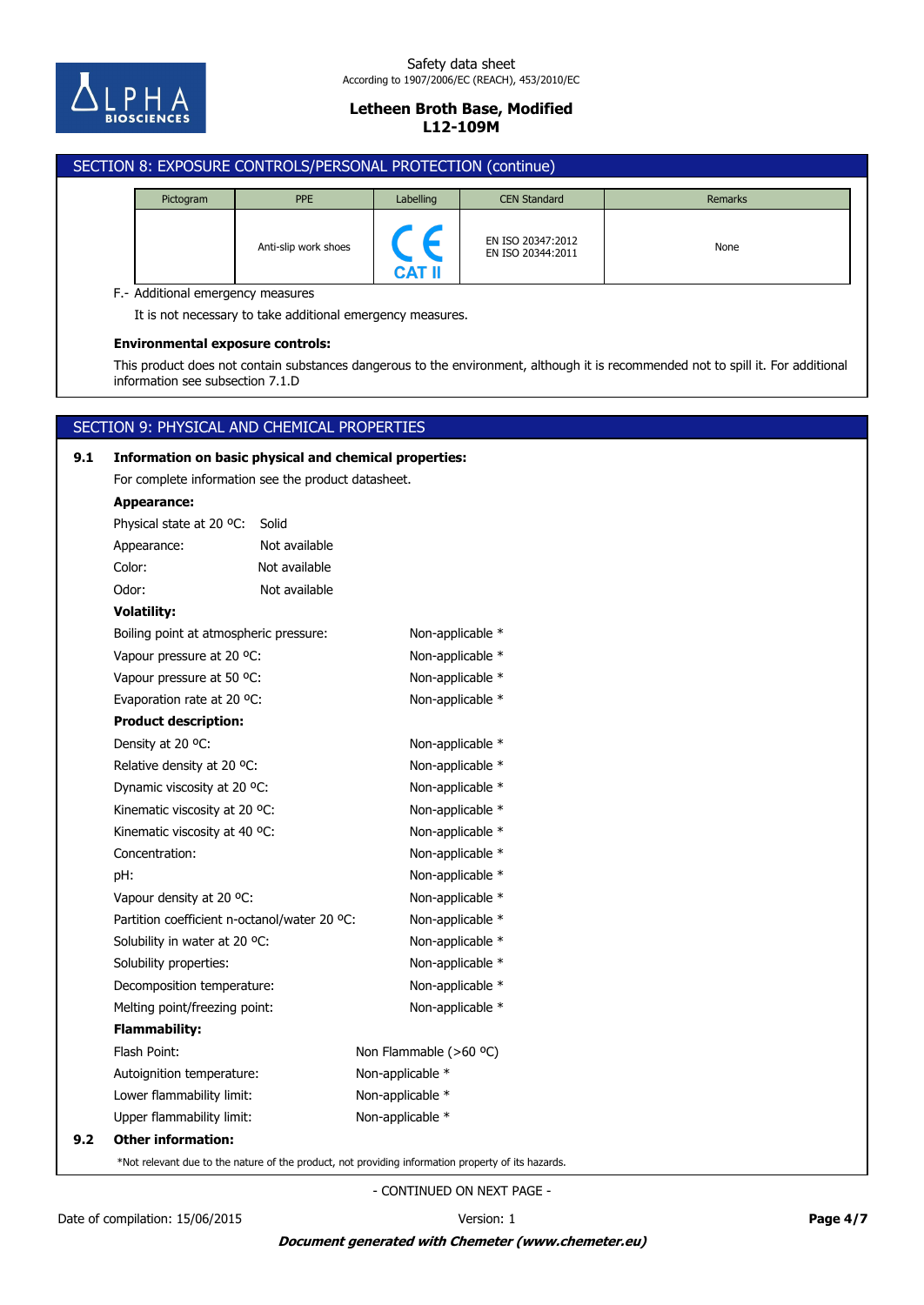

## SECTION 9: PHYSICAL AND CHEMICAL PROPERTIES (continue)

Surface tension at 20 °C: Non-applicable \*

Refraction index: Non-applicable \*

\*Not relevant due to the nature of the product, not providing information property of its hazards.

## SECTION 10: STABILITY AND REACTIVITY

## **10.1 Reactivity:**

No hazardous reactions are expected if the following technical instructions storage of chemicals. See section 7.

## **10.2 Chemical stability:**

Chemically stable under the conditions of storage, handling and use.

## **10.3 Possibility of hazardous reactions:**

Under the specified conditions, hazardous reactions that lead to excessive temperatures or pressure are not expected.

## **10.4 Conditions to avoid:**

Applicable for handling and storage at room temperature:

| Shock and friction | Contact with air | Increase in temperature | Sunliaht       | Humiditv       |
|--------------------|------------------|-------------------------|----------------|----------------|
| Not applicable     | Not applicable   | Not applicable          | Not applicable | Not applicable |

## **10.5 Incompatible materials:**

| Acids                          | <b>Water</b>      | materials<br>ustive                        | $\sim$<br>e materials<br>ombustible | <b>Others</b>  |
|--------------------------------|-------------------|--------------------------------------------|-------------------------------------|----------------|
| Not<br><sup>.</sup> applicable | Not<br>applicable | <br>N <sub>0</sub><br>` applicable i<br>٦U | <sup>.</sup> applicable<br>No       | Not applicable |

### **10.6 Hazardous decomposition products:**

See subsection 10.3, 10.4 and 10.5 to find out the specific decomposition products. Depending on the decomposition conditions, complex mixtures of chemical substances can be released: carbon dioxide (CO2), carbon monoxide and other organic compounds.

## SECTION 11: TOXICOLOGICAL INFORMATION

## **11.1 Information on toxicological effects:**

LD50 oral > 2000 mg/kg (rat)

## **Dangerous health implications:**

In case of exposure that is repetitive, prolonged or at concentrations higher than recommended by the occupational exposure limits, it may result in adverse effects on health depending on the means of exposure:

A.- Ingestion:

Based on available data, the classification criteria are not met

B- Inhalation:

Based on available data, the classification criteria are not met

C- Contact with the skin and the eyes:

Based on available data, the classification criteria are not met

- Based on available data, the classification criteria are not met D- CMR effects (carcinogenicity, mutagenicity and toxicity to reproduction):
- E- Sensitizing effects:
	- Based on available data, the classification criteria are not met
- Based on available data, the classification criteria are not met F- Specific target organ toxicity (STOT)-time exposure:
- Based on available data, the classification criteria are not met G- Specific target organ toxicity (STOT)-repeated exposure:
- H- Aspiration hazard:

Based on available data, the classification criteria are not met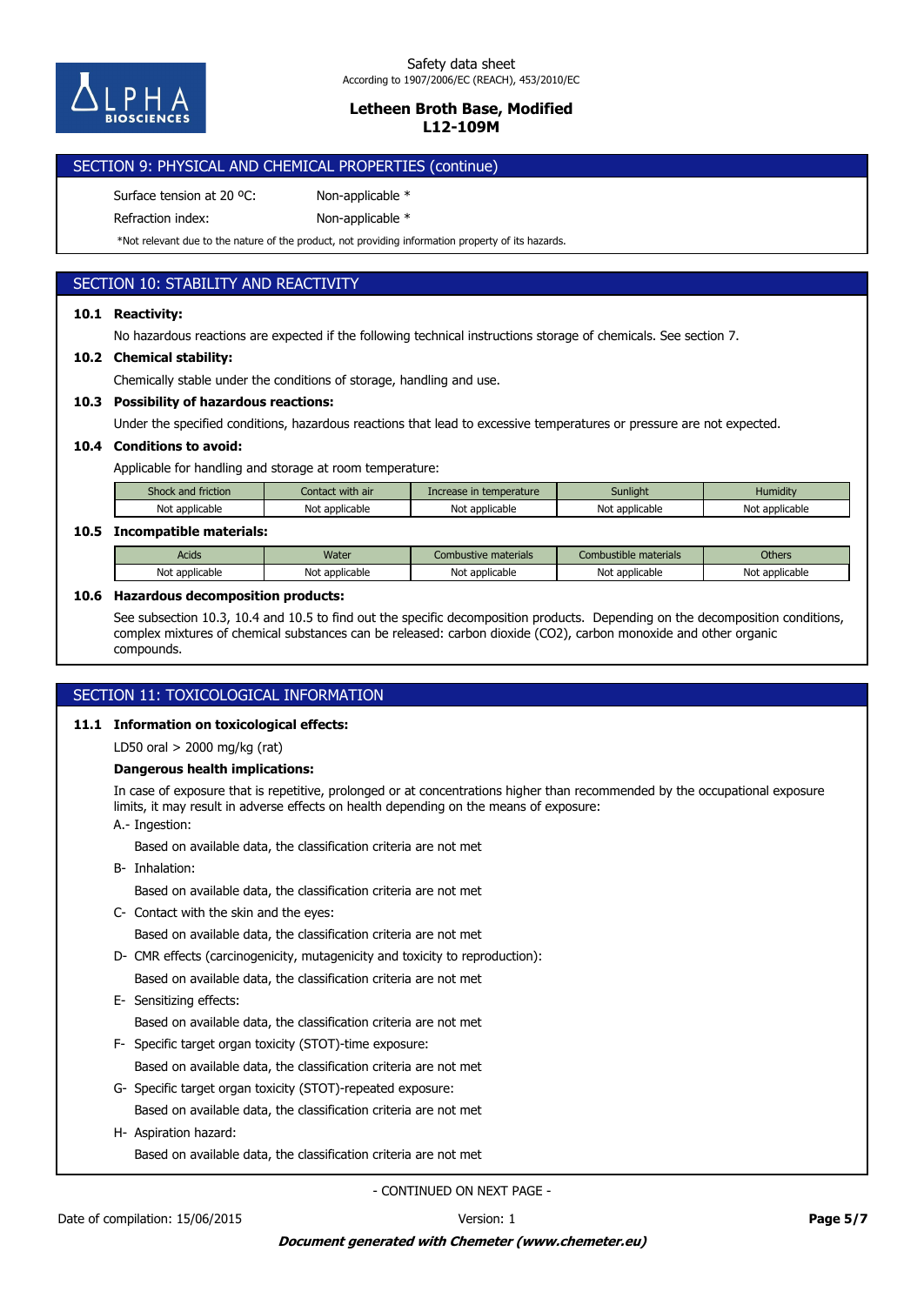

## SECTION 11: TOXICOLOGICAL INFORMATION (continue)

## **Other information:**

Non-applicable

**Specific toxicology information on the substances:**

Not available

## SECTION 12: ECOLOGICAL INFORMATION

The experimental information related to the eco-toxicological properties of the product itself is not available

## **12.1 Toxicity:**

Not available

**12.2 Persistence and degradability:**

Not available

**12.3 Bioaccumulative potential:**

Not available

- Not available **12.4 Mobility in soil:**
- **12.5 Results of PBT and vPvB assessment:**

Non-applicable

**12.6 Other adverse effects:**

Not described

## SECTION 13: DISPOSAL CONSIDERATIONS

#### **13.1 Waste treatment methods:**

| Code     | <b>Description</b>                                                               | Waste class (Directive 2008/98/EC) |
|----------|----------------------------------------------------------------------------------|------------------------------------|
| 16 05 09 | Discarded chemicals other than those mentioned in 16 05 06, 16 05 07 or 16 05 08 | Non dangerous                      |
| .        | - - -                                                                            |                                    |

## **Waste management (disposal and evaluation):**

Consult the authorized waste service manager on the assessment and disposal operations in accordance with Annex 1 and Annex 2 (Directive 2008/98/EC). As under 15 01 (2000/532/EC) of the code and in case the container has been in direct contact with the product, it will be processed the same way as the actual product. Otherwise, it will be processed as non-dangerous residue. We do not recommended disposal down the drain. See paragraph 6.2.

#### **Regulations related to waste management:**

In accordance with Annex II of Regulation (EC) nº1907/2006 (REACH) the community or state provisions related to waste management are stated

Community legislation: Directive 2008/98/EC, 2000/532/EC: Commission Decision of 3 May 2000

## SECTION 14: TRANSPORT INFORMATION

The transport of dangerous goods only applies to finished products.

## SECTION 15: REGULATORY INFORMATION

## **15.1 Safety, health and environmental regulations/legislation specific for the substance or mixture:**

Candidate substances for authorisation under the Regulation (EC) 1907/2006 (REACH): Non-applicable

Regulation (EC) 1005/2009, about substances that deplete the ozone layer: Non-applicable

Active substances for which a decision of non-inclusion onto Annex I (Regulation (EU) No 528/2012): Non-applicable

Regulation (EC) 649/2012, in relation to the import and export of hazardous chemical products: Non-applicable

**Limitations to commercialisation and the use of certain dangerous substances and mixtures (Annex XVII, REACH):**